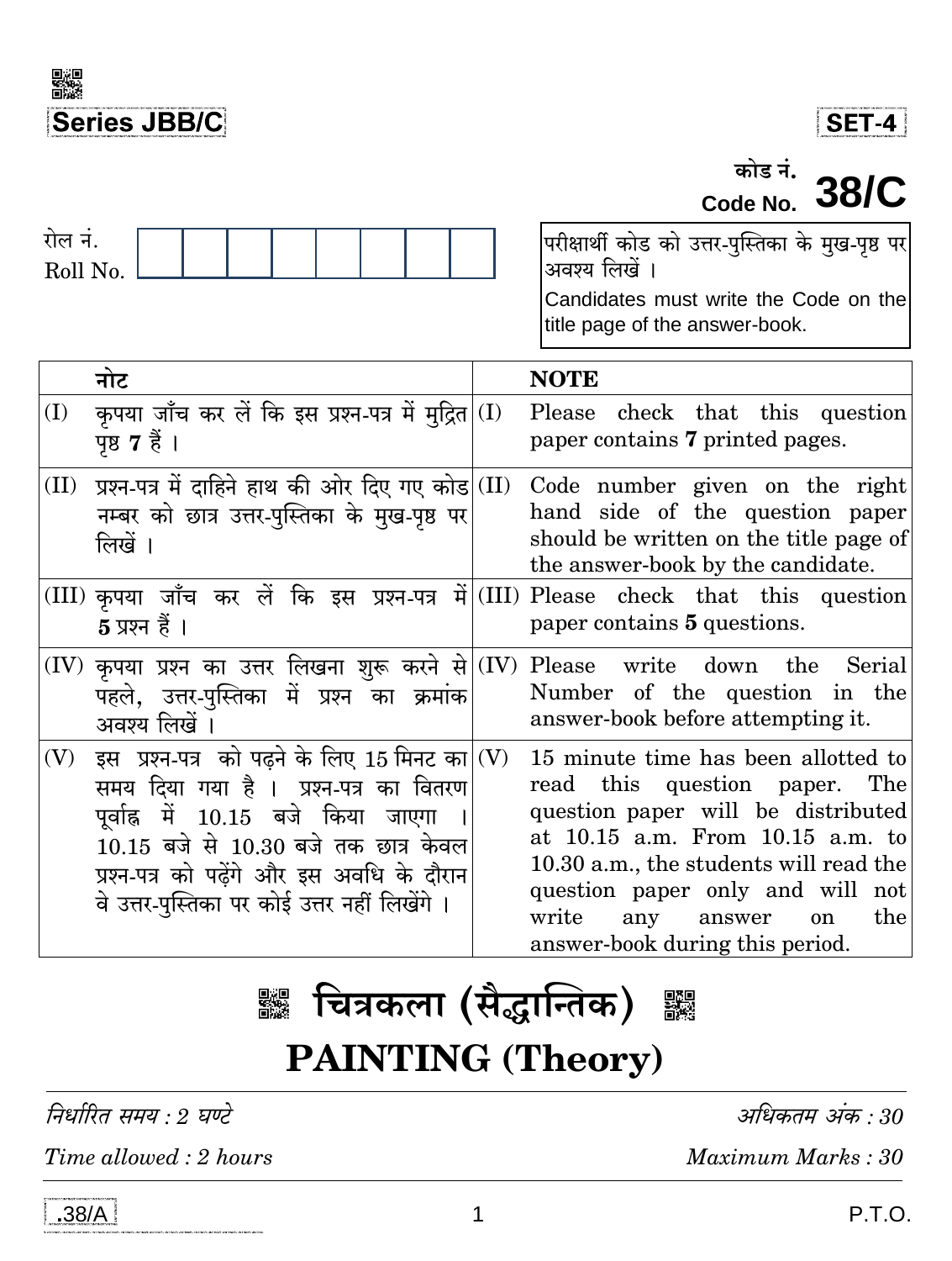▓

सामान्य निर्देश : सभी पाँच खण्ड अनिवार्य हैं. जिनके अंक प्रत्येक खण्ड के सामने दर्शाए गए हैं । खण्ड क  $1\times6=6$ निर्देश : प्रश्न के सभी छ: भागों के उत्तर लिखिए । एक 'वर्ग' में कितनी भूजाएँ समान होती हैं ?  $1.$  $(i)$  $(A)$ दो तीन  $(B)$  $(C)$ चार (D) एक चित्र के अन्तराल में कितने आयाम होते हैं ?  $(ii)$  $(A)$ एक  $(B)$ दो  $(C)$ तीन (D) चार निम्नलिखित रंग माध्यमों में से 'अपारदर्शी' कौन-सा है ?  $(iii)$ क्रेयोन रंग  $(A)$  $(B)$  तैल रंग  $(C)$  पेस्टल रंग जल रंग (D) 'वस्त्-चित्रण' में 'छायांकन' (शेडिंग) करने के लिए निम्नलिखित में से सामान्यत:  $(iv)$ कौन-सी पेन्सिल का प्रयोग किया जाता है ?  $(A)$  $2$  एच (B) एच  $(C)$  $2$  बी 3 एच (D) विश्व प्रसिद्ध 'चार मीनार' कहाँ स्थित है ?  $(v)$  $(A)$ हैदराबाद दिल्ली  $(B)$ जौनपुर  $(C)$ गोलकुंडा  $(D)$ विश्व प्रसिद्ध 'सांची का महास्तूप' किस राज्य में स्थित है ?  $(vi)$ छत्तीसगढ  $(A)$ मध्य प्रदेश  $(B)$  $(C)$ राजस्थान ओडिशा  $(D)$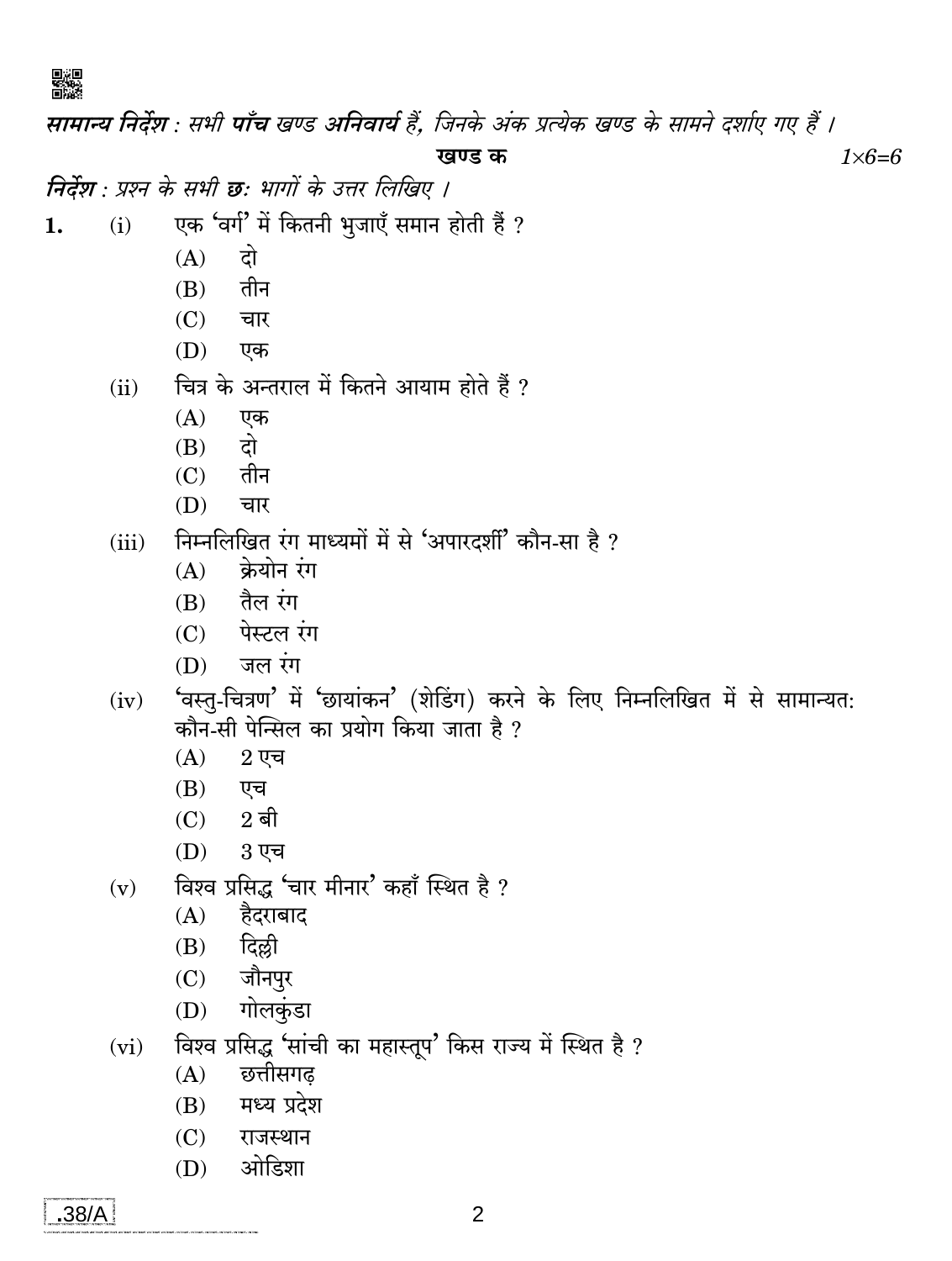

*General Instructions : All the five Sections are compulsory. Marks are indicated against each Section.*

# **SECTION A** *16=6*

*Instruction : Write answers for all the six parts of the question.*

- **1.** (i) How many equal lines are there in a 'square'?
	- $(A)$  Two
	- (B) Three
	- (C) Four
	- (D) One
	- (ii) How many dimensions are there in a painting space ?
		- (A) One
		- (B) Two
		- (C) Three
		- (D) Four
	- (iii) Which colour medium is 'opaque' among the following ?
		- (A) Crayon colours
		- (B) Oil colours
		- (C) Pastel colours
		- (D) Water colours
	- (iv) Which of the following pencils is usually used for 'shading' in the 'object study' ?
		- (A) 2H
		- (B) H
		- (C) 2B
		- (D) 3H
	- (v) Where is the world famous 'Char Minar' situated ?
		- (A) Hyderabad
		- (B) Delhi
		- (C) Jaunpur
		- (D) Golkonda
	- (vi) In which State is the world famous 'Sanchi Mahastupa' situated ?
		- (A) Chhattisgarh
		- (B) Madhya Pradesh
		- (C) Rajasthan
		- (D) Odisha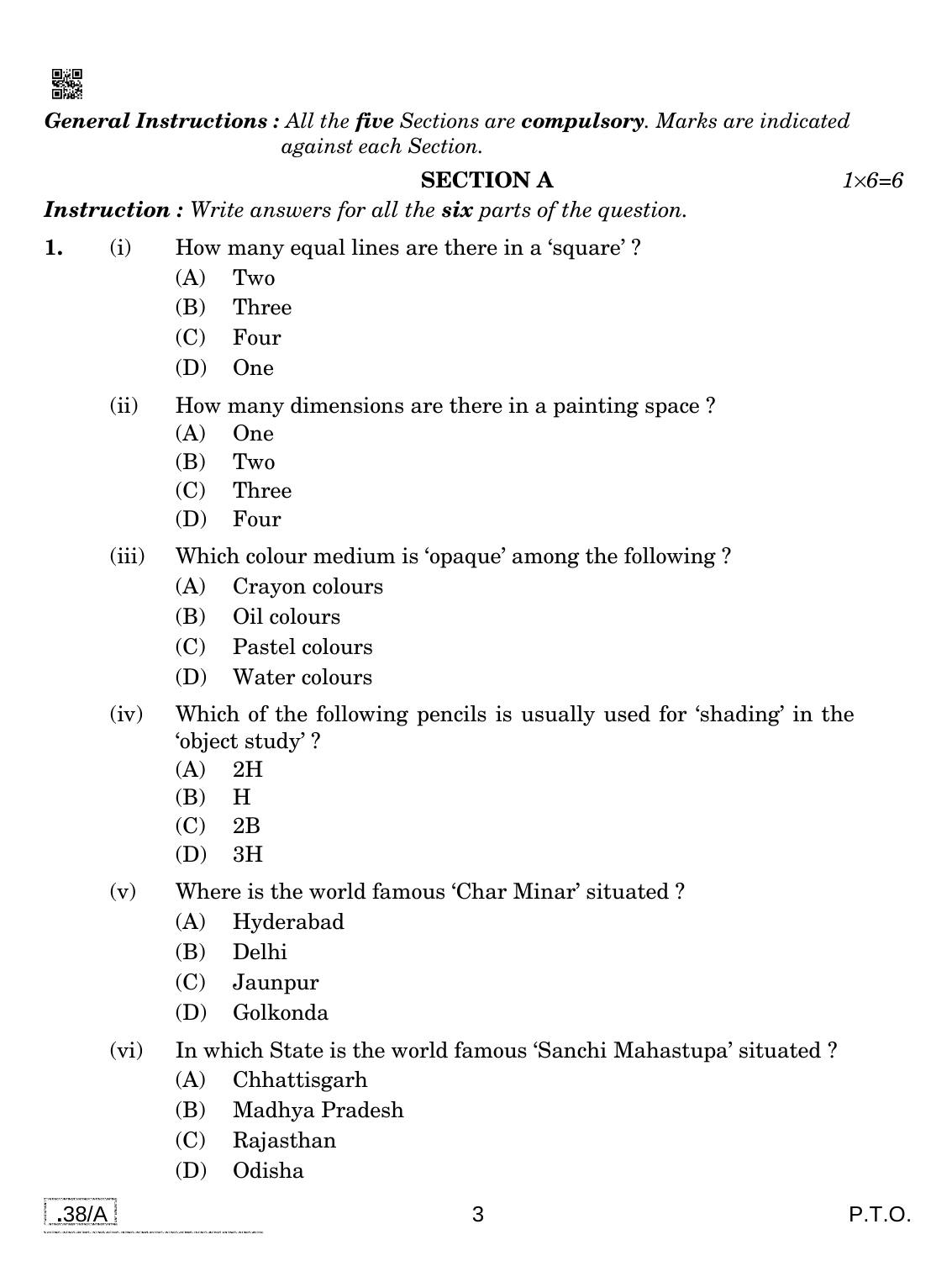

#### खण्ड ख

निर्देश : निम्नलिखित प्रश्न के किन्हीं तीन भागों में से प्रत्येक का उत्तर संक्षेप में (लगभग  $15$  शब्दों में) लिखिए :

- प्राथमिक रंगों तथा दितीयक रंगों में क्या अन्तर होता है ?  $2.$  $(a)$ 
	- चित्र-संयोजन के 'तत्त्वों' और मूल 'सिद्धान्तों' में क्या अन्तर होता है ?  $(b)$
	- 'स्केचिंग' (द्रुत-रेखांकन) तथा 'ड्राइंग' (रेखांकन) में क्या अन्तर होता है ?  $(c)$
	- रंग-कार्य करने के उपरांत तुलिकाओं (ब्रशज़) को धोकर-सुखाकर रखना क्यों  $(d)$ आवश्यक होता है ?
	- इन्द्रधनुषी रंगों के नाम बताइए ।  $(e)$

#### खण्ड ग

 $3\times2=6$ 

निर्देश : निम्नलिखित प्रश्न के दोनों भागों में से प्रत्येक का उत्तर लगभग 30 शब्दों में लिखिए :

- आप अपने चित्रण कार्य में 'पोस्टर रंगों' का प्रयोग करना क्यों पसन्द करते हैं ? उपयुक्त  $(a)$ 3. उदाहरणों सहित समझाइए ।
	- चित्रण कार्य में साफ-सुथरेपन (स्वच्छता) पर बल (जोर) दिया जाना क्यों आवश्यक  $(b)$ है ? उपयुक्त उदाहरणों सहित समझाइए ।

$$
gu g u u u u u u u u u u u u u u u u u u u u u u u u u u u u u u u u u u u u u u u u u u u u u u u u u u u u u u u u u u u u u u u u u u u u u u u u u u u u u u u u u u u u u u u u u u u u u u u u u u u u u u u u u u
$$

निर्देश : निम्नलिखित प्रश्न का उत्तर लगभग 100 शब्दों में लिखिए :

- दृश्यकला के मूलाधारों (तत्त्वों तथा सिद्धान्तों) के आधार पर निम्नलिखित में से *किसी एक*  $\overline{4}$ . कलाकृति का मूल्यांकन कीजिए :
	- किसी भारतीय उत्सव पर घरों में लोक कला (मधुबनी अथवा कलमकारी) पर  $(a)$ आधारित कोई चित्रण कार्य।

अथवा

शैक्षिक भ्रमण के दौरान विद्यार्थियों द्वारा अवलोकित कोई चित्र ।  $(b)$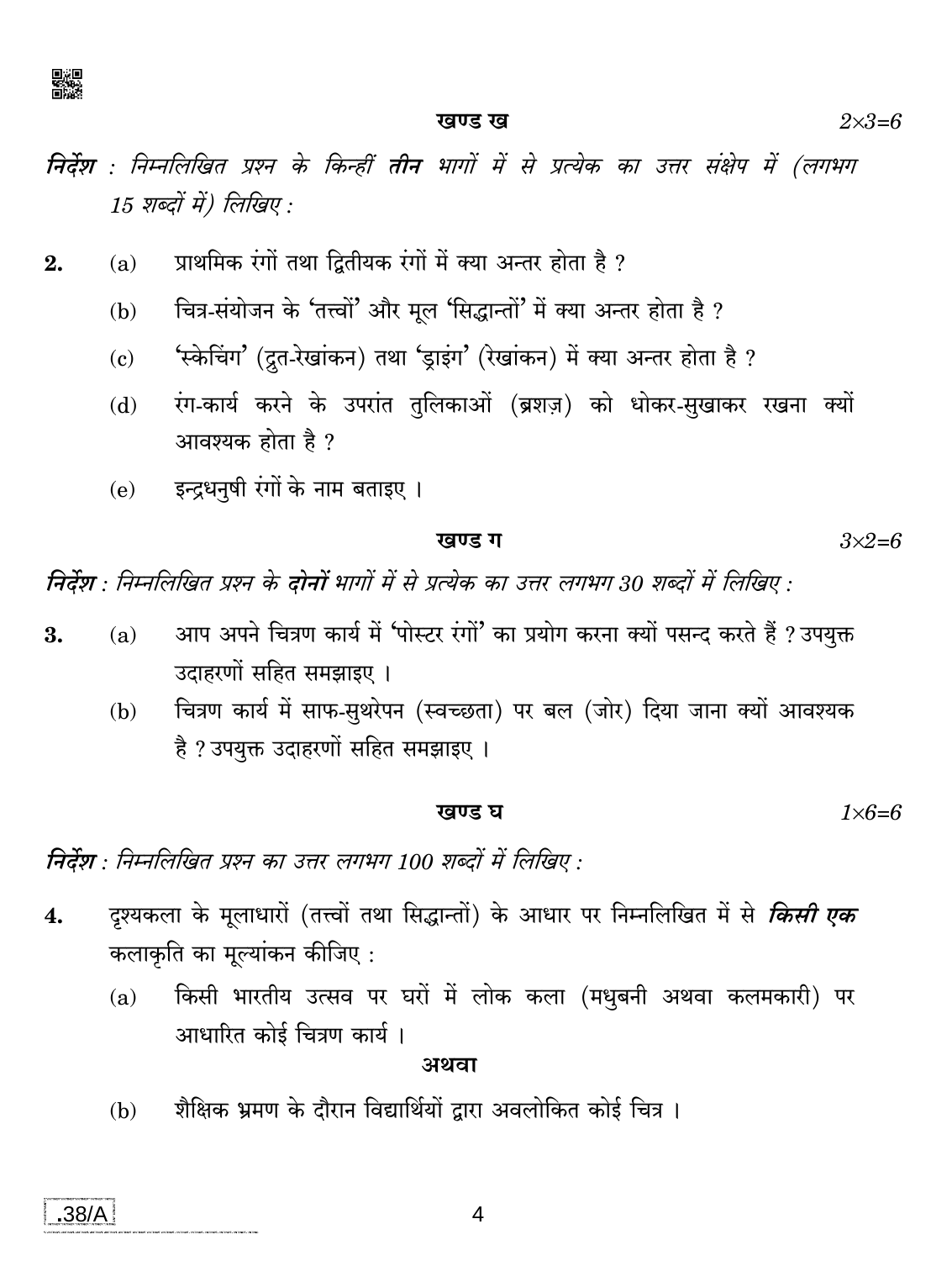

#### **SECTION B** *23=6*

*Instruction : Write short answers for any three parts of the following question (in about 15 words each) :*

- **2.** (a) What is the difference between Primary Colours and Secondary Colours ?
	- (b) What is the difference between the 'Elements' and 'Principles' of the Fundamentals of Painting Composition ?
	- (c) What is the difference between 'sketching' and 'drawing' ?
	- (d) Why is it necessary to keep the brushes clean and dried after painting work ?
	- (e) Mention the colours in a rainbow.

# **SECTION C** *32=6*

*Instruction : Answer both parts of the following question in about 30 words each :*

- **3.** (a) Why do you like to use the 'Poster Colours' for your painting work ? Explain with suitable examples.
	- (b) Why is it necessary to maintain neatness in painting work ? Explain with suitable examples.

# **SECTION D** *16=6*

*Instruction : Answer the following question in about 100 words :*

- **4.** Evaluate *any one* of the following art works on the basis of the fundamentals of Visual Arts (elements and principles) :
	- (a) Any painting work usually done in the houses on the occasion of any Indian festival based on Folk Art (Madhubani or Kalamkari).

# **OR**

(b) Any painting observed by the students during the educational tour.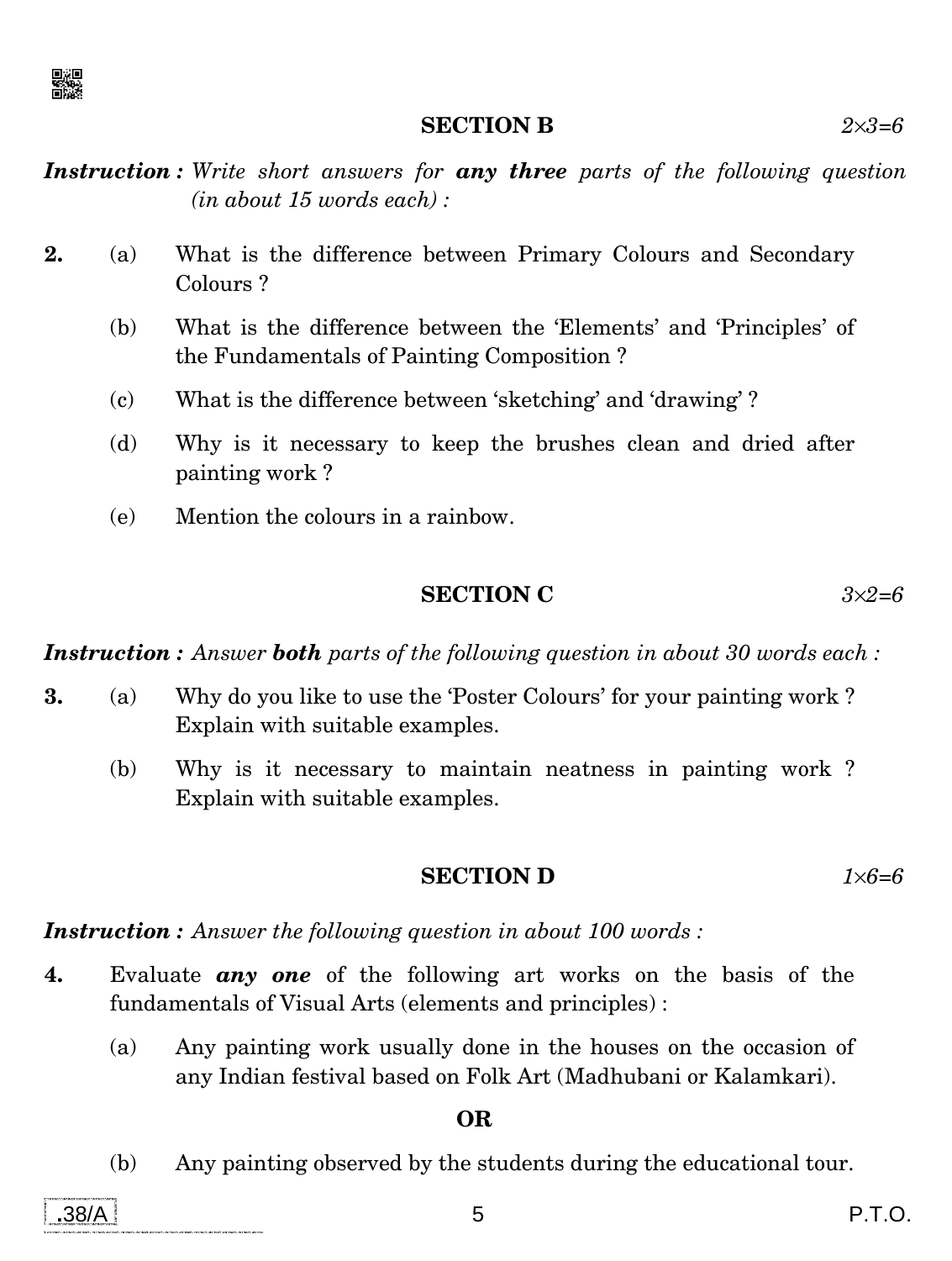

#### खण्ड ङ

निर्देश : निम्नलिखित प्रश्न का उत्तर लगभग 100 शब्दों में लिखिए :

- 'भारतीय कला की कहानी' के अन्तर्गत अध्ययन किए गए निम्नलिखित में से *किसी एक* 5. प्रसिद्ध भारतीय चित्र/मूर्ति-शिल्प/वास्तु-शिल्प (भवन) की सराहना कीजिए, जिसने आपको सबसे अधिक आकर्षित किया और क्यों ?
	- अल्पना (भूमि-अलंकरण) (चित्र)  $(a)$

अथवा

दीदारगंज यक्षी (मौर्य-कालीन) (मूर्ति-शिल्प)  $(b)$ 

अथवा

कुतुब मीनार (वास्तु-शिल्प)  $(c)$